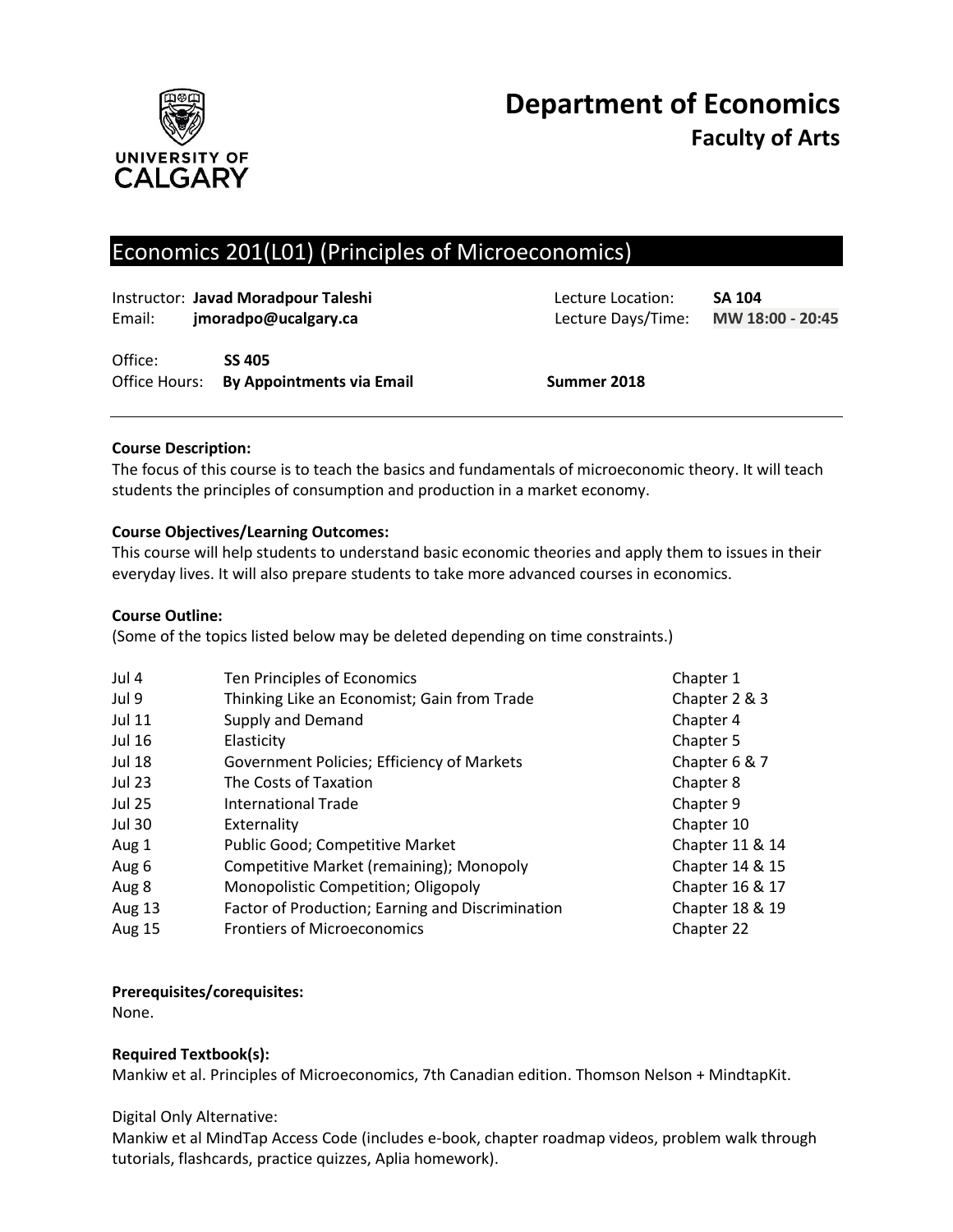Limited access to just the Aplia homework quizzes can be made available only in the campus labs if you are not purchasing MindTap.

#### **Tutorials:**

Students are expected to attend the weekly tutorial section to which they have been assigned. During the tutorial section the TA will discuss pre-assigned questions/material relevant to the course.

#### **Desire2Learn:**

This course will make use of the Desire2Learn (D2L) platform. Students who are registered in the course can log on a[t http://d2l.ucalgary.ca](http://d2l.ucalgary.ca/) through their student centre. Please note that D2L features a class e-mail list that may be used to distribute course-related information. These e-mails go to your University of Calgary e-mail addresses only.

## **Grade Determination and Final Examination Details:**

| <b>Requirements</b>                   | Date          | Grade |  |
|---------------------------------------|---------------|-------|--|
| Assignments (Best 4 will be counted): |               | 20%   |  |
| Assignment 1 (Ch 1,2,3)               | Jul 16        |       |  |
| Assignment 2 (Ch 4,5)                 | <b>Jul 23</b> |       |  |
| Assignment 3 (Ch 6,7,8)               | Jul 30        |       |  |
| Assignment 4 (Ch 9,10,11)             | Aug 8         |       |  |
| Assignment 5 (Ch 14, 15, 16, 17)      | <b>Aug 15</b> |       |  |
| Midterm                               | <b>Jul 30</b> | 30%   |  |
| Final exam                            | <b>TBA</b>    | 50%   |  |
|                                       |               | 100%  |  |

## *Grading Scale*

| A+ | $95 - 100$ | В  | $73 - 76$ | $C-$ | $60 - 62$ |
|----|------------|----|-----------|------|-----------|
| А  | $85 - 94$  | B- | $70 - 72$ | D+   | $56 - 59$ |
| А- | $80 - 84$  | C+ | $67 - 69$ |      | $50 - 55$ |
| B+ | $77 - 79$  |    | $63 - 66$ |      | $0 - 49$  |

A passing grade on any particular component of the course is not required for a student to pass the course as a whole.

As per the Writing Across the Curriculum Statement in the Calendar, writing and grading thereof will be a factor in the evaluation of student work.

Any student work which remains undistributed after the last day of classes will be available to students through the instructor's office during his office hours.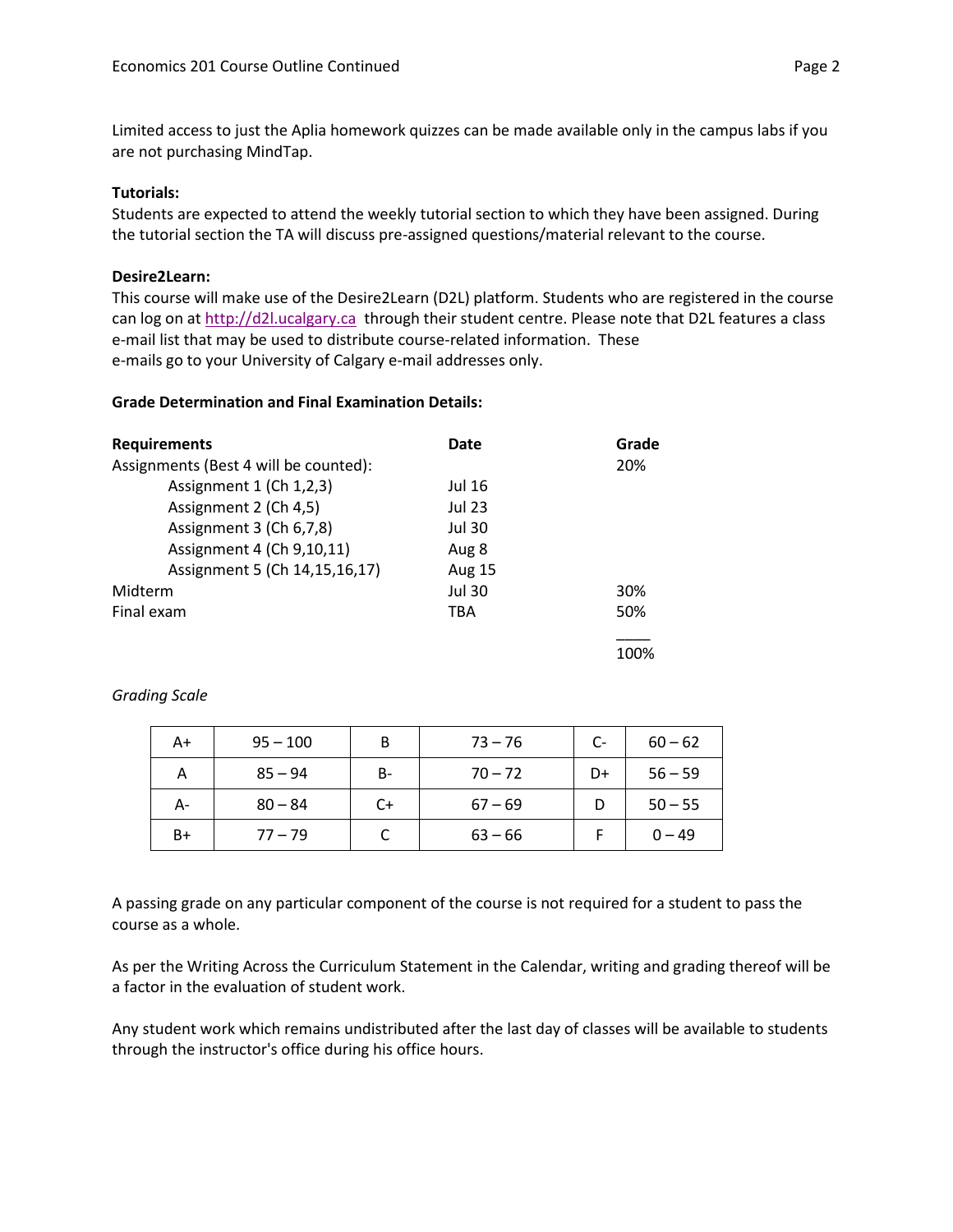#### **Assignments:**

- 1. Assignments will be done in Mindtap/Aplia.
- 2. All assignments will be due at 18:00 (before the class) on the due date. It is your responsibility to remember the due dates. Late assignments will not be accepted, unless there is a good reason for that and the instructor is contacted ahead of time. Furthermore, technical problems can be expected to sometimes occur with computer systems and internet availability, so it is in your best interests not to wait until the last minute to submit your assignment. Technical problems will not justify shifting the assignment weight to the final exam.
- 3. Course material covered in a particular assignment will typically be covered in class one week before the assignment is due and assignments can be done at any time prior to the due date.
- 4. Students are free to complete material in Mindtap that pertains to topics covered in lectures. Emails regarding Mindtap should be directed towards the providers of Mindtap. I am unable to help with computer issues.

#### **Examinations:**

- 1. The midterm and final exams WILL consist of the multiple-choice questions.
- 2. Non-programmable calculators WILL be allowed during the midterm and final exams.
- 3. The midterm examinations will be held in class, lasting 75 minutes and will cover chapters  $1 8$ .
- 4. The final examination will be comprehensive, scheduled by the Registrar, held in a classroom, and last 2 hours.
- 5. If a student cannot write their final exam on the date assigned by the Registrar's Office, they need to apply for a deferred exam [www.ucalgary.ca/registrar/exams/deferred\\_final.](http://www.ucalgary.ca/registrar/exams/deferred_final) Under no circumstance will this be accommodated by the Department.
- 6. THERE WILL BE NO MAKEUP OR DEFERRED MIDTERM under any circumstances, nor may the midterm be written early. Students unable to write the midterm because of documented illness, family emergency, religious observance, or university-sanctioned event will have the weight shifted to the final examination; otherwise a grade of zero will be assigned.

## **Reappraisal of Grades and Intellectual Honesty:**

*For reappraisal of graded term work, see Calendar I.2* <http://www.ucalgary.ca/pubs/calendar/current/i-2.html>

*For reappraisal of final grade, see Calendar I.3* <http://www.ucalgary.ca/pubs/calendar/current/i-3.html>

*Statement of Intellectual Dishonesty, see Calendar K.4* <http://www.ucalgary.ca/pubs/calendar/current/k-4.html>

*Plagiarism and Other Academic Misconduct, , see Calendar K.5* <http://www.ucalgary.ca/pubs/calendar/current/k-5.html>

## **Academic Accommodations:**

The student accommodation policy can be found at: [ucalgary.ca/access/accommodations/policy](http://www.ucalgary.ca/access/accommodations/policy).

Students needing an accommodation because of a disability or medical condition should communicate this need to Student Accessibility Services in accordance with the Procedure for Accommodations for Students with Disabilities [ucalgary.ca/policies/files/policies/student-accommodation-policy.](http://www.ucalgary.ca/policies/files/policies/student-accommodation-policy.pdf)

Students needing an Accommodation based on a Protected Ground other than disability should communicate this need, preferably in writing, to the course instructor.